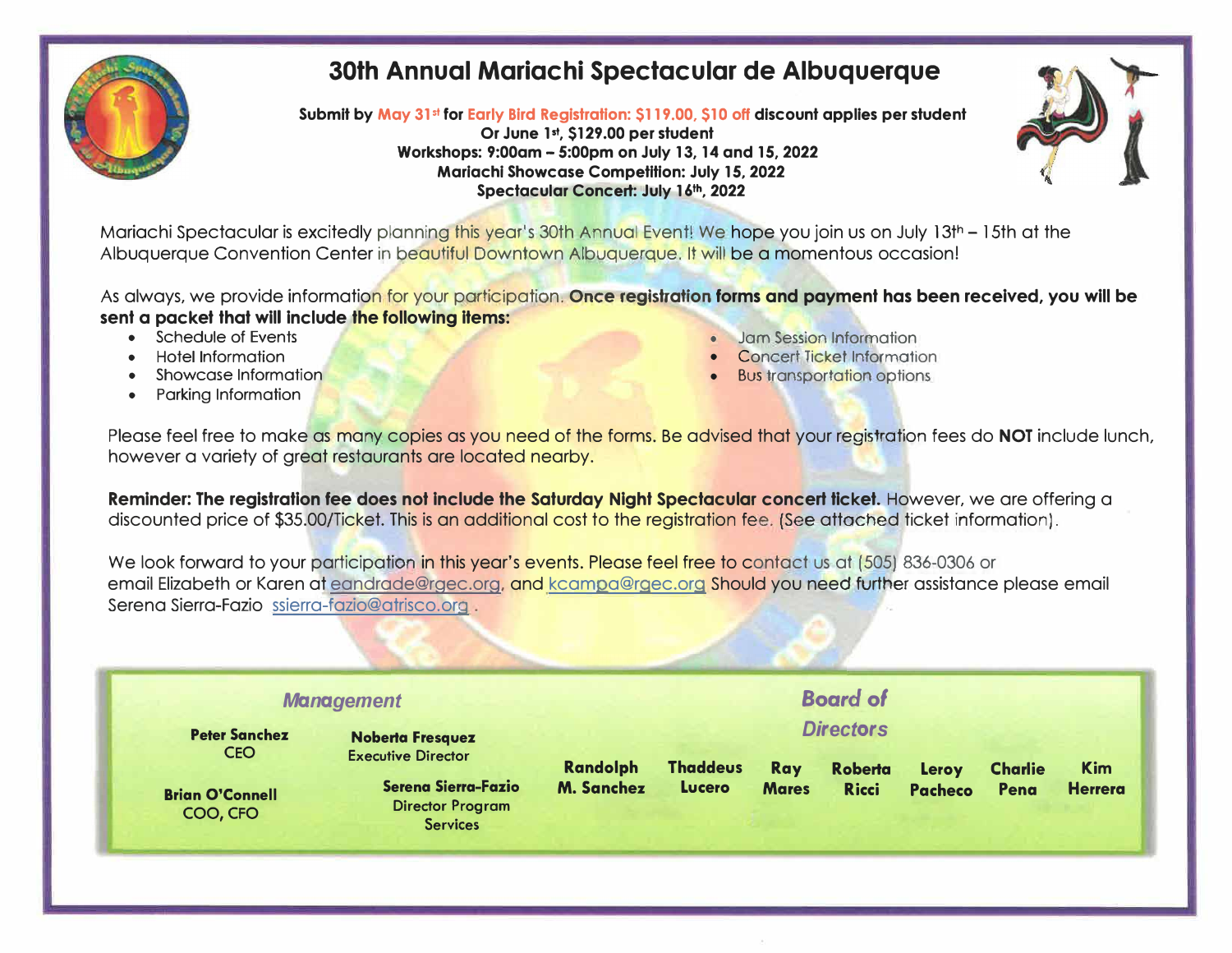# Mariachi Spectacular de Albuquerque

## **Schedule of Events**

#### **EARLY PICK-UP REGISTRATION**

Pre-Registered Groups ONLY DoubleTree (Downtown) Tuesday July 12th, 2022 4:00 pm -6:00 pm

### **MUSIC EDUCATION WORKSHOPS**

**Albuquerque Convention Center** Wed. July 13, 2022 On-site Registration: 7:00 am to 9:00 am Orientation: 9:00 am - 10:00 am Workshop: 10:00 am to 5:00 pm

> **Thurs. July 14, 2022** Workshop: 9:00 am to 5:00 pm

Fri. July 15, 2022 Workshop: 9:00 am to 11:30 pm

#### **HALL OF FAME INDUCTION CEREMONY**

**Hyatt Regency (Downtown)** Date: Wednesday, July 13, 2022 Time: 6:00 pm to 7:30 pm Doors open at 5:00pm

### **LA PASION DE MARIACHI**

Salute to Mariachi History and Excellence **KIVA Auditorium** Date: Thursday, July 14, 2022 Meet & Greet: 5:30 pm to 6:00 pm Presentation Time: 6:00 pm to 7:30 pm

#### USPS MARIACHI STAMP REVEAL

KIVA Auditorium Date: Friday, July 15, 2022 Time: 12:00 pm - 1:00 pm

## **SHOWCASE CONCERT COMPETITON**

Civic Plaza Date: Friday, July 15, 2022 Time: 6:30 pm - 10:00 pm Sound Check: 4 pm

## **MARIACHI MASS**

Church - TBD Date: Saturday, July 16, 2022 Time: 11:00 am

#### **SPECTACULAR CONCERT**

Sandia Resort and Casino Amphitheater Date: Saturday, July 16, 2022 Time: 7:00 pm

Mariachi Spectacular de Albuquerque

6260 Riverside Plaza Ln NW, Ste A Albuquerque, New Mexico 87120

Office: 505-836-0306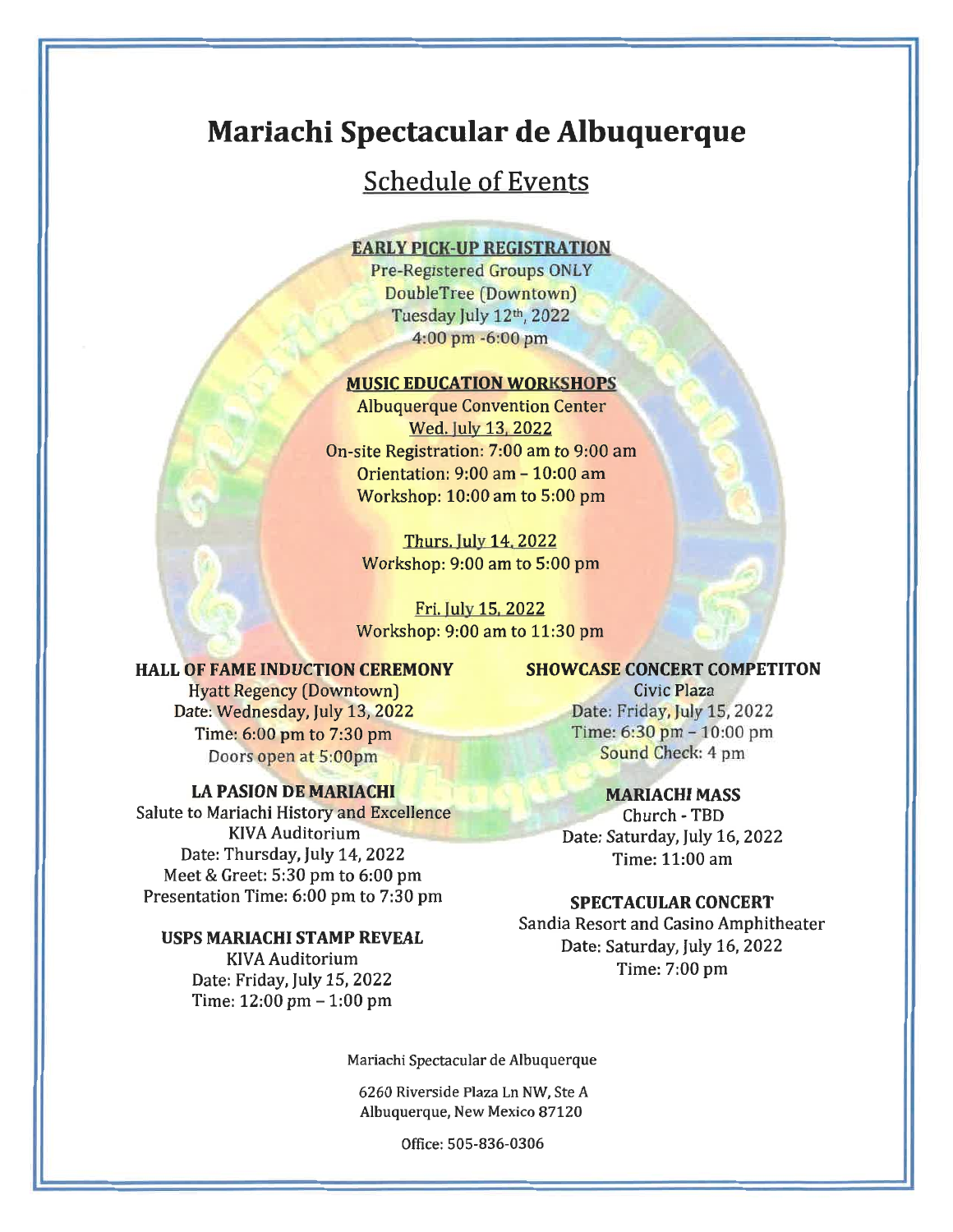|                              | 30th Annual Mariachi Spectacular Conference                                                                                                                                                                                                                                                   |       |  |
|------------------------------|-----------------------------------------------------------------------------------------------------------------------------------------------------------------------------------------------------------------------------------------------------------------------------------------------|-------|--|
|                              | Submit by May. 31st, 2022 for Early Bird Registration: \$10 discount applies per student \$119.00, or June 1st, \$129.00 per student<br>Workshops: 9:00am - 5:00pm on July 13. 14 and 15, 2022<br>Mariachi Showcase Competition: July 15, 2022<br>Mariachi Spectacular Concert: July 16, 2022 |       |  |
| Group/Individual Name_       | Director's Name<br>the contract of the contract of the contract of                                                                                                                                                                                                                            | Email |  |
| Cell Phone <b>Cell Phone</b> | Address                                                                                                                                                                                                                                                                                       | City  |  |
|                              | GROUP'S BRIEF HISTORY (May attach separate sheet if necessary)                                                                                                                                                                                                                                |       |  |
|                              | Song List for Showcase Competition on July 15, 2022 (There is a limit of 7 minutes for showcase performance)                                                                                                                                                                                  |       |  |
|                              | There are a limited number of spaces available for the Showcase. First Come First Serve.<br><u> Andrew Marian Maria Maria Maria Maria Maria Maria Maria Maria Maria Maria Maria Maria Maria Maria Maria Maria</u>                                                                             |       |  |
|                              |                                                                                                                                                                                                                                                                                               |       |  |
|                              | $\mathbf{L}_{\text{max}}$ $\mathbf{L}_{\text{max}}$ $\mathbf{L}_{\text{max}}$ $\mathbf{L}_{\text{max}}$ $\mathbf{L}_{\text{max}}$ $\mathbf{L}_{\text{max}}$ $\mathbf{L}_{\text{max}}$ $\mathbf{L}_{\text{max}}$ $\mathbf{L}_{\text{max}}$                                                     |       |  |

## <u> Mariachi Spectacular Showcase Competition at ABQ Civic Plaza, July 15, 2022</u>

Mariachi Spectacular de Albuquerque's (MSA) mission is to promote culture, arts & excellence in art education demonstrating Albuquerque's ethnic Heart & Soul. Through MSA a foundation for life-long participation in the arts is possible. MSA builds bridges for inter-cultural appreciation in the Mariachi musical genre by encouraging and allowing interested parties who want to learn and develop musical skills, allowing for an increase in understanding of this musical and cultural art form or by providing the opportunity to simply be entertained through concerts offered. All of this and much more can be achieved through programs and opportunities offered in MSA. MSA is continuously contributing to the cultural understanding and appreciation of folk and Mexican music. Mariachi Spectacular de Albuquerque is a non-profit \$01(c) (3) corporation.

## **Please Check One Box**

- □ Send your group an application to participate in the Mariachi Showcase Competition (Friday, July 15th, 2022)
- $\Box$  We are only interested in the workshops on July 13-15<sup>th</sup>, 2022.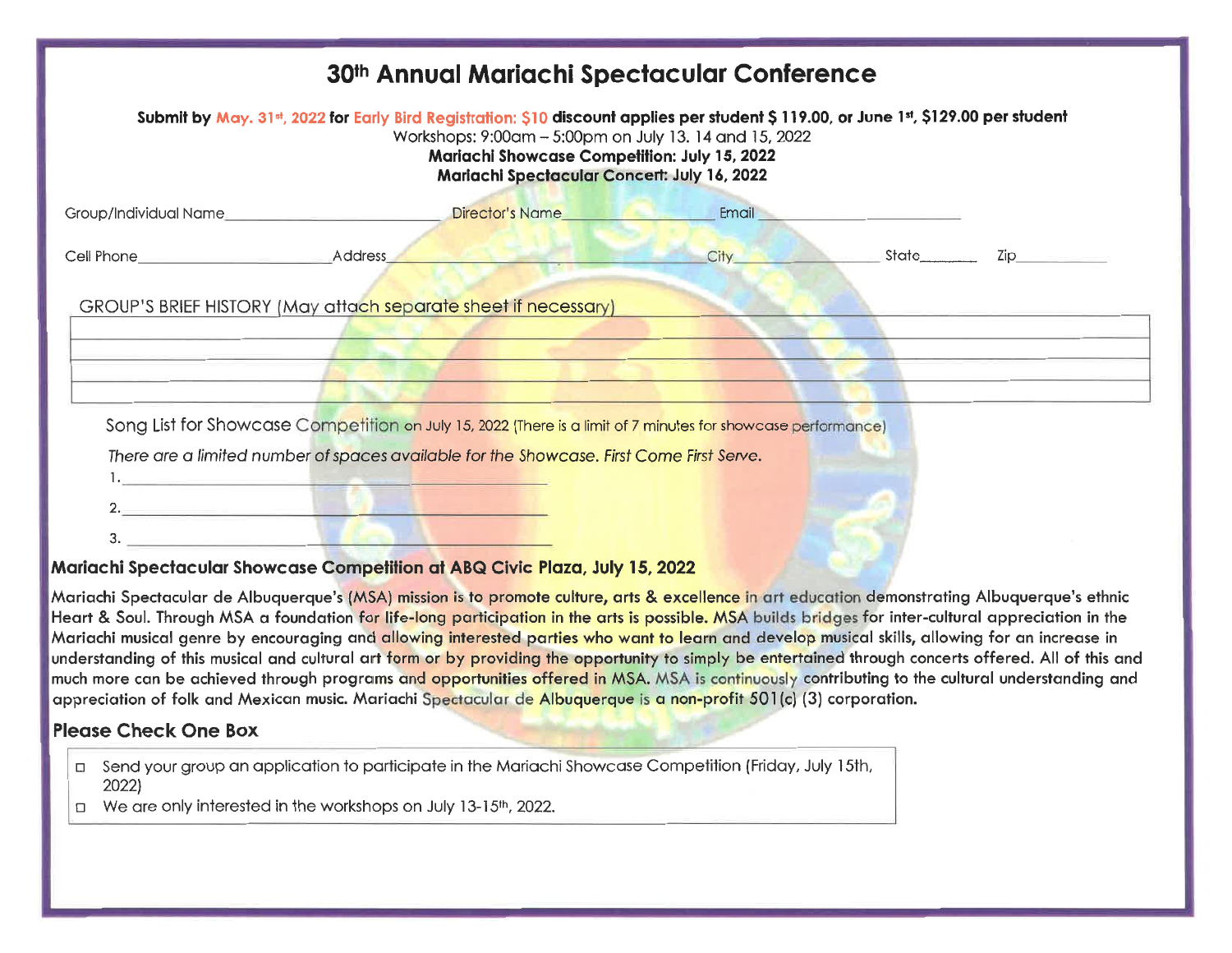|                 | Please List Each Student Participant<br>LUNCH WILL NOT BE PROVIDED FOR STUDENTS! | Waiver<br>Submitted? | Age | Grade | Instruments | Violin | Guitarrón | Trumpet | Guitar / Vihuela /<br>Armonia | Voice | <b>Folklorico</b> | Level | Beginner | Intermediate | Advanced | Master |
|-----------------|----------------------------------------------------------------------------------|----------------------|-----|-------|-------------|--------|-----------|---------|-------------------------------|-------|-------------------|-------|----------|--------------|----------|--------|
| 1               |                                                                                  |                      |     |       |             |        |           |         |                               |       |                   |       |          |              |          |        |
| $\mathbf{2}$    |                                                                                  |                      |     |       |             |        |           |         |                               |       |                   |       |          |              |          |        |
| 3               |                                                                                  |                      |     |       |             |        |           |         |                               |       |                   |       |          |              |          |        |
| $\overline{4}$  |                                                                                  |                      |     |       |             |        |           |         |                               |       |                   |       |          |              |          |        |
| 5               |                                                                                  |                      |     |       |             |        |           |         |                               |       |                   |       |          |              |          |        |
| 6               |                                                                                  |                      |     |       |             |        |           |         |                               |       |                   |       |          |              |          |        |
| $\overline{7}$  |                                                                                  |                      |     |       |             |        |           |         |                               |       |                   |       |          |              |          |        |
| 8               |                                                                                  |                      |     |       |             |        |           |         |                               |       |                   |       |          |              |          |        |
| 9               |                                                                                  |                      |     |       |             |        |           |         |                               |       |                   |       |          |              |          |        |
| 10              |                                                                                  |                      |     |       |             |        |           |         |                               |       |                   |       |          |              |          |        |
| 11              |                                                                                  |                      |     |       |             |        |           |         |                               |       |                   |       |          |              |          |        |
| 12              |                                                                                  |                      |     |       |             |        |           |         |                               |       |                   |       |          |              |          |        |
| $\overline{13}$ |                                                                                  |                      |     |       |             |        |           |         |                               |       |                   |       |          |              |          |        |
| 4               |                                                                                  |                      |     |       |             |        |           |         |                               |       |                   |       |          |              |          |        |
| $\overline{15}$ |                                                                                  |                      |     |       |             |        |           |         |                               |       |                   |       |          |              |          |        |
| H<br>16         |                                                                                  |                      |     |       |             |        |           |         |                               |       |                   |       |          |              |          |        |
| 17              |                                                                                  |                      |     |       |             |        |           |         |                               |       |                   |       |          |              |          |        |
| 18              |                                                                                  |                      |     |       |             |        |           |         |                               |       |                   |       |          |              |          |        |
| 19              |                                                                                  |                      |     |       |             |        |           |         |                               |       |                   |       |          |              |          |        |
| $\overline{20}$ |                                                                                  |                      |     |       |             |        |           |         |                               |       |                   |       |          |              |          |        |
|                 |                                                                                  |                      |     |       |             |        |           |         |                               |       |                   |       |          |              |          |        |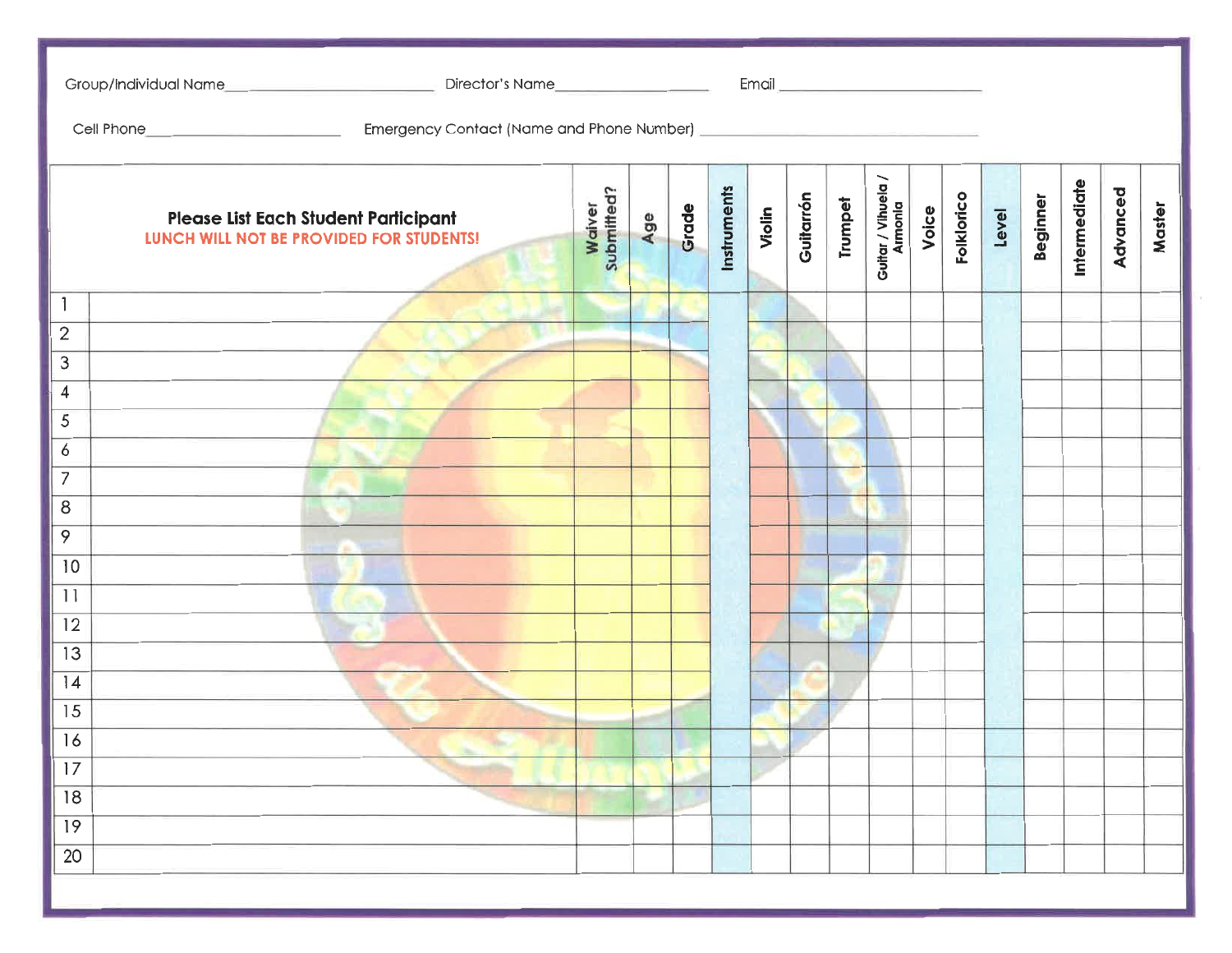#### **Note: Student registrations include participation in Workshop & Showcase.**

**Submit by May. 3l <sup>5</sup> t, 2022 for Early Bird Registration: \$10 discount applies per student** S **119.00, or June 1st, \$129.00 per student** 

**Now in its 30th year, Mariachi prices hove gone up, but it includes three days of classroom instruction at the Albuquerque Convention**  Center, taught by internationally recognized folk artists, and mariachi practitioners who are world renowned teachers/ethno**musicologists; as well as master teachers who also serve as role models. These celebrated Mariachi Maestros transfer their knowledge to future generations, as students learn directly from them. Classes ore offered at beginning, intermediate, and advanced levels. This event serves as a bridge between masters and new generations and preserves the mariachi music genre.** 

| <b>NUMBER OF SUDENTS</b><br><b>PARTICIPATING</b>                     | <b>REGISTRATION COST</b>                                                                                          | <b>SUB TOTAL - Student Registration</b> |
|----------------------------------------------------------------------|-------------------------------------------------------------------------------------------------------------------|-----------------------------------------|
| Number of Participants                                               | <b>WORKSHOP: \$119.00 x</b><br>(# of Participants)<br>\$119.00 if submitted before May. 31st<br>After is \$129.00 | $\mathbf{s}$                            |
| Spectacular Concert Guest tickets on<br>July 16 <sup>th</sup> , 2022 | <b>CONCERT COST</b>                                                                                               | <b>SUB TOTAL - Spectacular Concert</b>  |
| Number of Tickets                                                    | $$35.00 \times \frac{1}{(\text{# of Tickets})}$<br><b>CONCERT TICKETS:</b>                                        | $\mathbf{s}$                            |
|                                                                      |                                                                                                                   |                                         |
|                                                                      |                                                                                                                   |                                         |
|                                                                      | Please make checks payable to: Mariachi Spectacular de Albuquerque                                                |                                         |